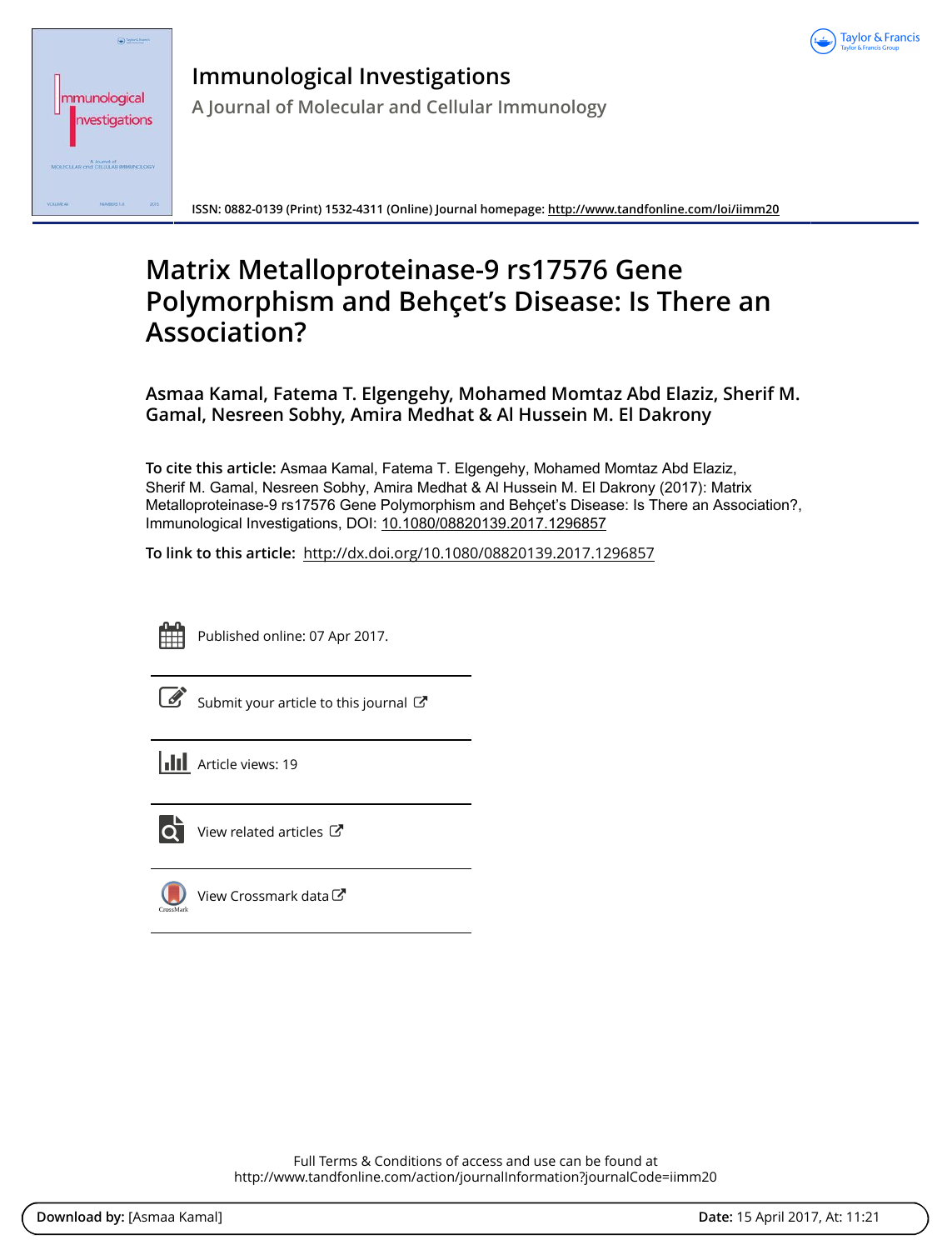

# Matrix Metalloproteinase-9 rs17576 Gene Polymorphism and Behçet's Disease: Is There an Association?

Asmaa Kamal<sup>a</sup>, Fatema T. Elgengehy<sup>b</sup>, Mohamed Momtaz Abd E[la](#page-1-0)ziz<sup>c</sup>, Sherif M. Gamal<sup>[b](#page-1-1)</sup>, Nesreen Sobhy<sup>b</sup>, Amira Medhat<sup>d</sup> and Al Hussein M. El Dakrony<sup>b</sup>

<span id="page-1-2"></span><span id="page-1-1"></span><span id="page-1-0"></span><sup>a</sup>Department of Clinical & Chemical Pathology, Faculty of Medicine, Cairo University, Cairo, Egypt; **bDepartment of Rheumatology and Rehabilitation, Faculty of Medicine, Cairo University, Cairo, Egypt; <Internal** Medicine Department, Faculty of Medicine, Cairo University, Cairo, Egypt; dComplementary Medicine Department, National Research Center, Cairo, Egypt

#### ABSTRACT

**Background:** Clinical studies have reported a significant association between matrix metalloproteinases (MMP), particularly (MMP-9), and inflammatory diseases including Behçet's disease (BD).

**Purpose:** To study the relationship between MMP-9 rs17576 gene polymorphism and the development of BD, and its relation to disease activity among Egyptian patients.

Methods: A total of 100 BD patients and 100 healthy control volunteers were genotyped for MMP-9 rs17576 polymorphism with polymerase chain reaction-restriction fragment length polymorphism (PCR-RFLP), followed by the confirmation of our results in random subgroups using direct DNA sequencing technique.

Results: The frequency of the GG genotype and G allele was significantly higher in BD patients as compared to the normal controls ( $p =$ 0.011, OR 8.61;  $p = 0.03$ , OR 1.65, respectively). There was no significant association between the MMP-9 rs17576 polymorphism and the clinical outcomes of BD.

**Conclusion:** our study suggests a significant association of the MMP-9 rs17576 A/G polymorphism with increased risk of BD development in Egyptian patients.

#### **KEYWORDS**

Behçet's disease; gene polymorphism; matrix metalloproteinase; MMP-9 rs17576

# Introduction

Behçet's disease (BD) is a multisystemic autoimmune inflammatory disorder (Aksoy et al., [2011\)](#page-7-0). The main pathogenic elements are caused by genetic predisposition, especially those which are HLA-dependent, and environmental factors, for example, infection (Cantarini et al., [2015\)](#page-7-1). Both genetic and environmental factors cause immune dysregulation involving T and B cells with hyperactive neutrophils (Durrani et al., [2011\)](#page-8-0).

Classically, BD is characterized by recurrent oral and genital ulcers, uveitis and characteristic skin lesions, but they can also present with arthritis, gastrointestinal lesions, central nervous symptoms and vascular lesions (Sakane et al., [1999](#page-9-0)).

CONTACT Asmaa Kamal asmaakamal@yahoo.com; asmaakamal@kasralainy.edu.eg **□** Department of Clinical & Chemical Pathology, Faculty of Medicine, Cairo University, 1 Al-Saray st, El Manial, Cairo, 11562, Egypt. Color versions of one or more of the figures in the article can be found online at [www.tandfonline.com/iimm](http://www.tandfonline.com/iimm). © 2017 Taylor & Francis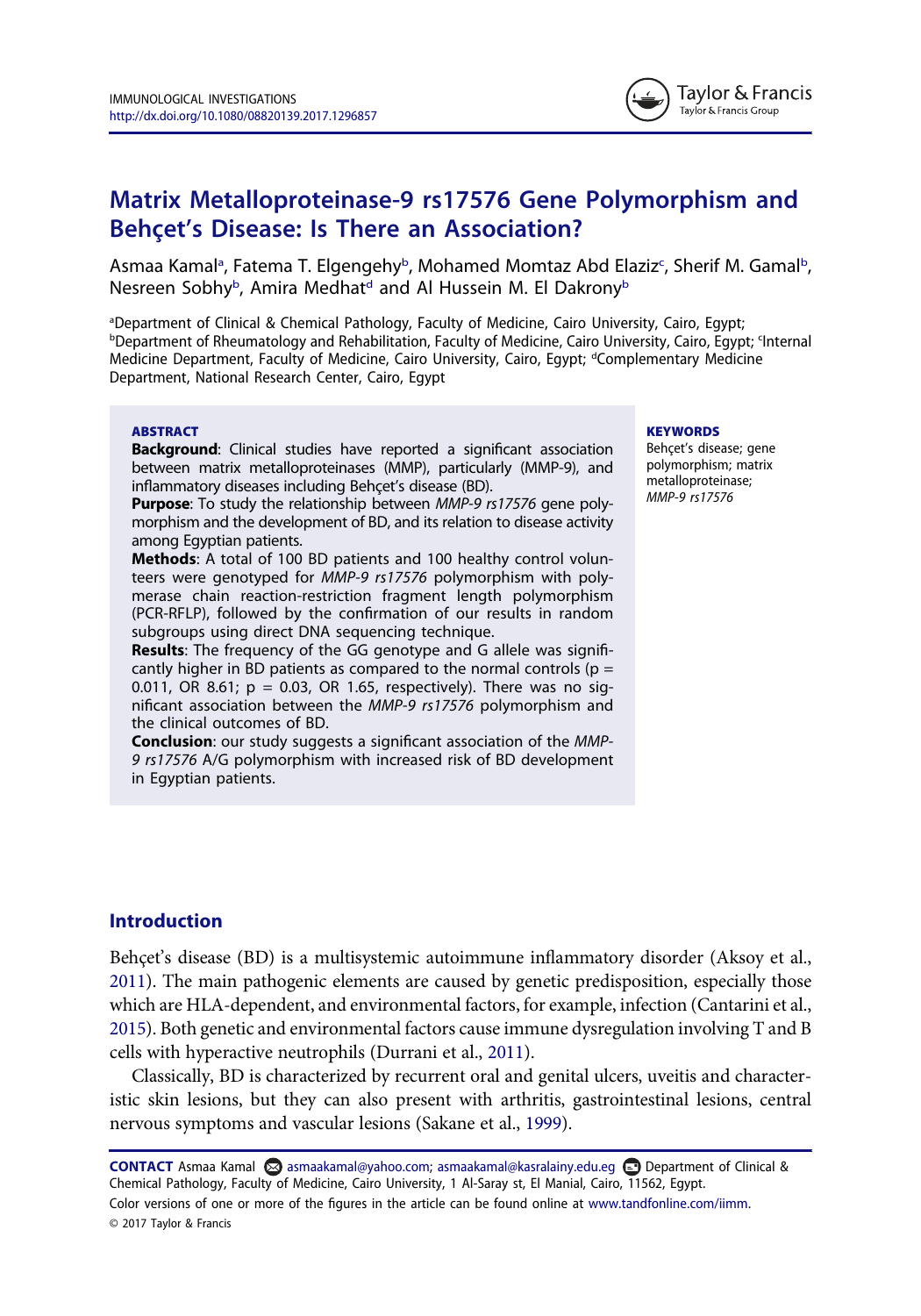#### 2  $\left(\bigcirc\right)$  A. KAMAL ET AL.

BD is characterized by an increased proteolytic activity and a chronic degradation of the extracellular matrix components like collagen, fibronectin, elastin and laminin (Choke et al., [2006](#page-8-1)).

The matrixins, or in another word matrix metalloproteinases (MMPs), are members of the large metzincin superfamily (Lo¨ffek et al., [2011\)](#page-8-2). MMPs are capable of degradation of all extracellular matrix (ECM) components and basement membrane. In addition, MMPs regulate the release or activation of chemokines, cytokines, and other bioactive molecules, thus participating in physiological processes such as both innate and adaptive immunity, inflammation and angiogenesis (Fanjul-Fernandez et al., [2010](#page-8-3)).

The human Matrix metalloproteinases (MMPs) are synthesized as zymogens and activated by a variety of factors (Campbell et al., 1999; Zhang et al., [1999](#page-9-1)). The largest member of this family, MMP-9, is expressed by macrophages at the site of tissue damage and plays an important role in aneurysm formation and seems to be involved in leukocyte trafficking cells (Elmore et al. [1998](#page-8-4)). It acts as a pro-inflammatory factor (Renckens et al., [2006\)](#page-9-2) and plays distinct roles under both physiological and pathological conditions (Johnson et al., [1998\)](#page-8-5). Gene polymorphisms of MMP-9 alter its expression at the transcriptional level (Zhang et al., [1999\)](#page-9-1) resulting in inflammatory diseases, including BD (Lee et al., [2010\)](#page-8-6).

The MMP-9 gene is located on chromosome 20q11-q13, with various functional polymorphisms identified in its promoter and coding regions. The MMP-9 836A/G (rs17576, Gln279Arg, Q279R) polymorphism is one of these functional variants, which resides in exon 6 of the MMP-9 gene. This polymorphism alters the MMP-9 protein conformation through substitution of the uncharged amino acid (glutamine) by the positively charged amino acid (arginine) resulting in a change in the MMP-9 substrate-binding and enzyme activity (Zhang et al., [1999\)](#page-9-1). Belo et al. [\(2012\)](#page-7-2) study reported that the absence of the G allele of the 836A/G polymorphism was associated with lower MMP-9 levels in obese children in Brazil. However, both Chiang et al. [\(2012\)](#page-8-7) study on Community-acquired pneumonia patients and Naouali et al. ([2015\)](#page-8-8) study on BD patients found no effect of the 836A/G polymorphism on MMP-9 gene expression.

A recent study on the Tunisian population reported a significant association of MMP-9 rs17576 polymorphism with Behçet's disease (Naouali et al., [2015](#page-8-8))

The aim of this work was to study the relationship between MMP-9 rs17576 gene polymorphism and development of Behçet's disease, and its relation to disease activity among Egyptian patients.

#### Patients and methods

This study included 100 BD patients (81 males and 19 females) with a mean age of  $33.1 \pm 9.8$ years and 100 healthy subjects (76 males and 24 females) as a control group with a mean age of  $33.8 \pm 9.1$  years. Patients were recruited from the Department of Rheumatology and Rehabilitation and Internal medicine Departement (Kasr Al Aini hospitals, Cairo University, Egypt). All patients met the Criteria of International Study Group for BD (Davatchi et al., [2014](#page-8-9)). BD patients were subjected to complete clinical evaluation and routine laboratory investigations. Individual characteristics of patients with BD and controls were summarized in [Table 1](#page-3-0).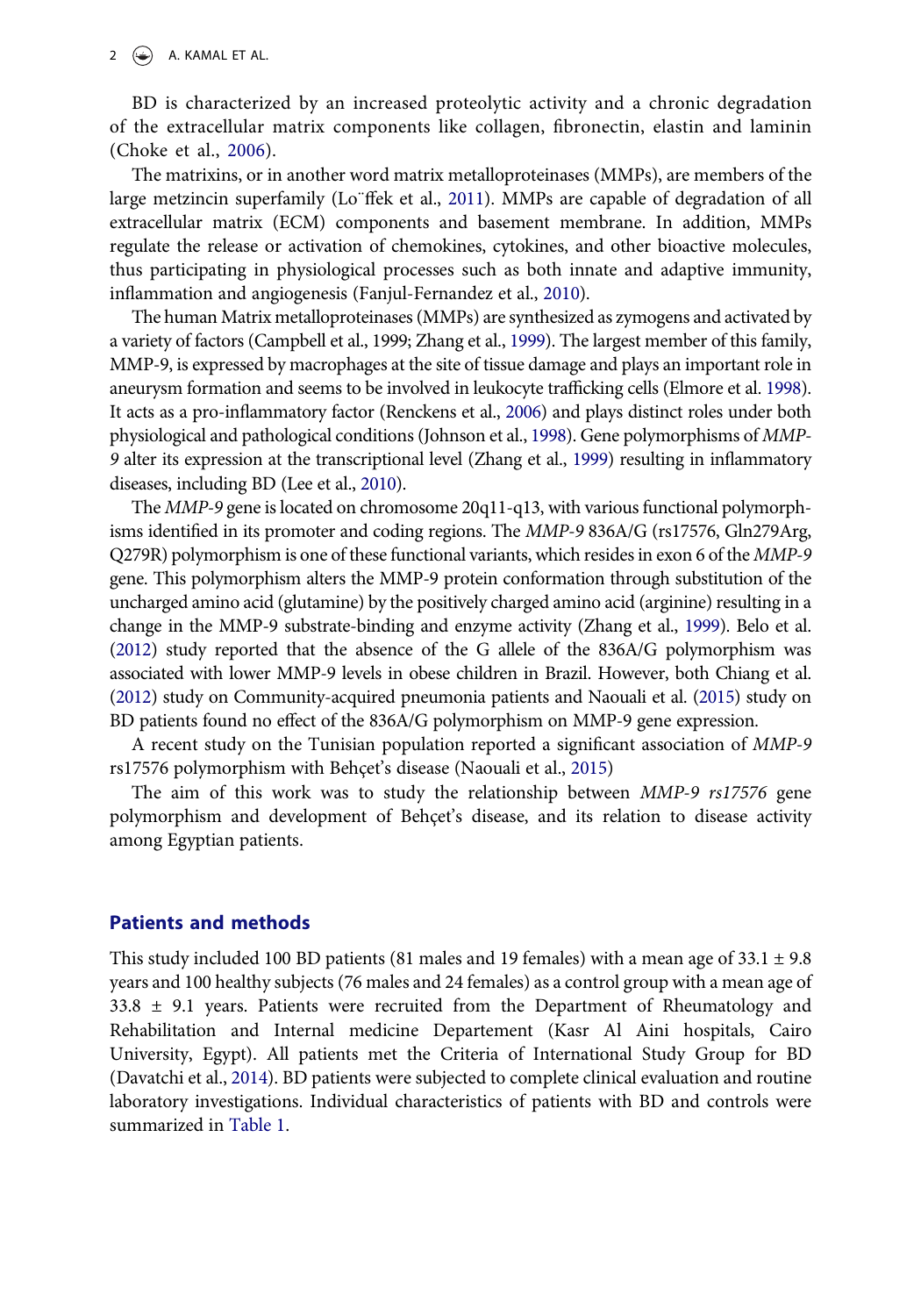|                            | BD patients ( $n = 100$ ) | Controls ( $n = 100$ ) | p-value |
|----------------------------|---------------------------|------------------------|---------|
| Age (years)                | $33.1 \pm 9.8$            | $33.8 \pm 9.1$         | 0.62    |
| Male sex, %                | 81.0                      | 76.0                   | 0.39    |
| Disease duration (years)   | $6.0(4.0-11.0)$           |                        |         |
| Clinical manifestations, % |                           |                        |         |
| Oral ulcers                | 94.0                      |                        |         |
| Genital ulcers             | 83.0                      |                        |         |
| Skin lesions               | 43.0                      |                        |         |
| <b>Arthritis</b>           | 22.0                      |                        |         |
| <b>Uveitis</b>             | 69.0                      |                        |         |
| Vascular involvement       | 31.0                      |                        |         |
| Neurological involvement   | 22.0                      |                        |         |
| Chest involvement          | 15.0                      |                        |         |
| GIT involvement            | 15.0                      |                        |         |
| Laboratory findings        |                           |                        |         |
| AST (U/L)                  | $20.0(16.0-25.0)$         |                        |         |
| $ALT$ (U/L)                | 24.0 (17.0-32.8)          |                        |         |
| ESR (mm/hr)                | $12.0(9.0-23.8)$          |                        |         |

<span id="page-3-0"></span>Table 1. Descriptive data of BD patients.

BD, Behçet's disease; GIT, gastrointestinal tract; AST, aspartate aminotransferase; ALT, alanine aminotransferase; ESR, erythrocyte sedimentation rate. Variables with normal distribution are presented as mean  $\pm$  standard deviation. Skewed variables are presented as median (interquartile range).

#### MMP-9 rs17576 genotype determination

Genomic DNA was extracted from 2 ml EDTA anticoagulated whole blood samples using a TINAamp DNA extraction kit (Tangen Biotech, China). MMP-9 rs17576 polymorphism was analyzed using polymerase chain reaction-restriction fragment length polymorphism (PCR-RFLP) according to the protocol proposed by Wu et al. [\(2013\)](#page-9-3) using the following primers: TCACCCTCCCGCACTCTGG (forward); CGGTCGTAGTTGGCGGTGG (reverse). PCR conditions were as follows: denaturation at 95°C for 5 min, 30 cycles of 94°C for 30 s, annealing at 66°C for 1 min, and extension at 72°C for 1 min, and a final extension at 72°C for 10 min. The amplicon size was 300 bp, and three genotypes were generated after digestion by MspI (Thermo), GG homozygosity (170 bp, 130 bp), AG heterozygosity (300 bp, 170 bp, 130 bp) and uncut AA homozygosity (300 bp) ([Figure 1](#page-3-1)).

#### **Sequencing**

Random samples from each genotype were confirmed by direct sequencing [\(Figure 2\)](#page-4-0). The amplified PCR products were purified using the QIAquick PCR purification kit (Qiagen,



<span id="page-3-1"></span>Figure 1. Agarose gel showing RFLP analysis of the MMP-9 rs17576 polymorphism. Lane 1 shows 100 bp DNA ladder. Lanes 2 and 3 show the heterozygous AG genotype; lanes 4 and 5 show the homozygous GG genotype; and lanes 6 and 7 show the homozygous AA genotype.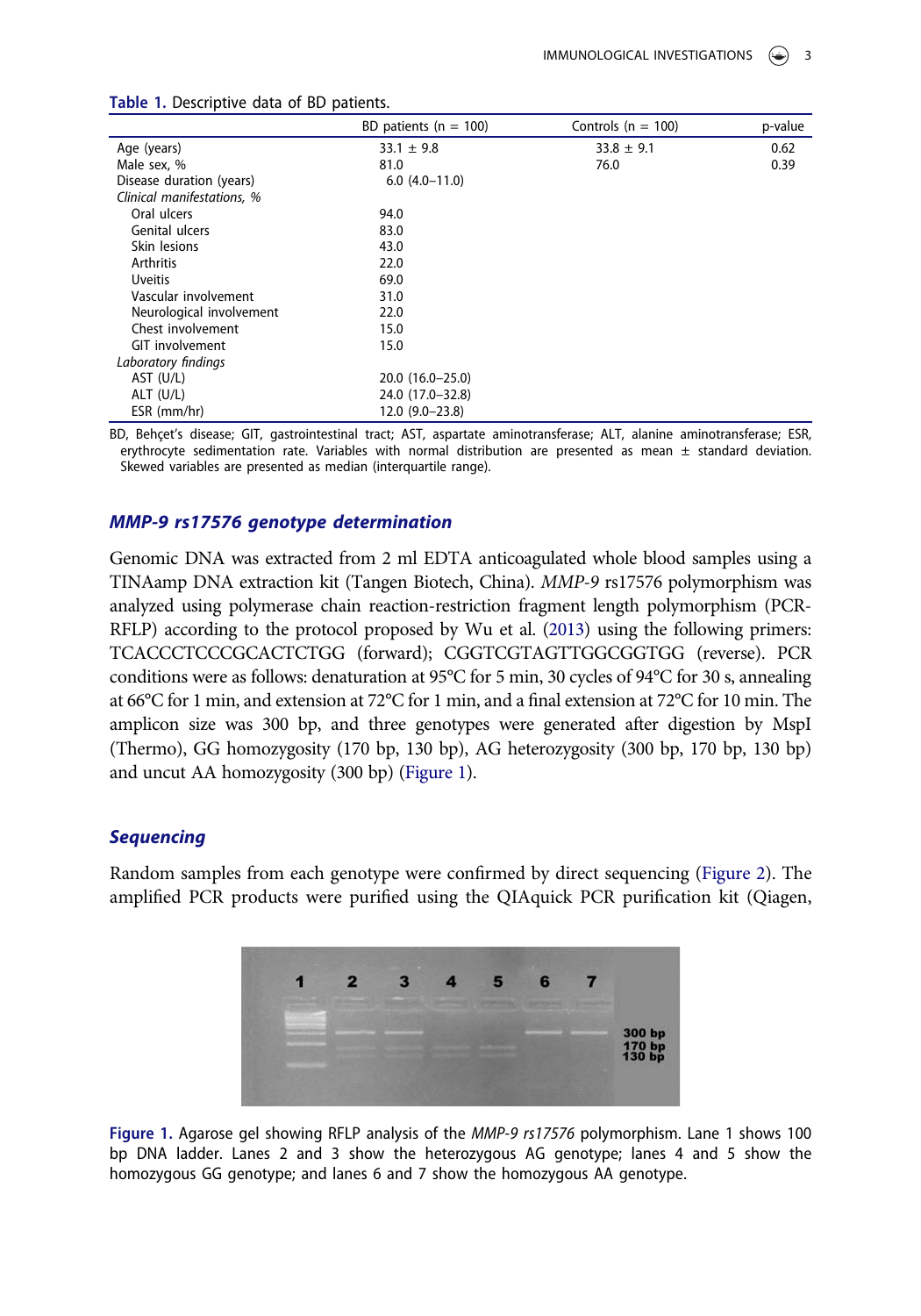A. KAMAL ET AL.



<span id="page-4-0"></span>Figure 2. The sequencing results of the MMP-9 rs17576 polymorphism. a) The arrow indicates the presence of the minor allele G at the polymorphic site instead of A. b) The arrow indicates the presence of the major allele A. c) The arrow indicates the presence of the heterozygous A/G genotype.

Germany), and this was followed by cycle sequencing using the BigDye terminator cycle sequencing kit, version 3.1 (Applied Biosystems, USA). The reactions were cleaned from the excess BigDye terminator by using CentriSep columns (Princeton separations, USA). The cleaned-up products were directly sequenced to detect the polymorphic site by ABI 310 Genetic Analyzer (Applied Biosystems, Foster City, CA, USA).

# Statistical analysis

Data were analyzed using the SPSS (Statistical Package for Social Science) version 16.0 statistical software. Parametric data were presented as mean ± SD, while nonparametric data were presented as median and percentiles for quantitative variables, whereas frequency and percentages were used for qualitative variables. Differences were calculated by chi-square and Fisher exact tests (for categorical variables) or the Student t-test, Mann–Whitney U test and Kruskal–Wallis test (for continuous variables). Hardy–Weinberg equilibrium (HWE) was assessed using a χ2 test in each group. Haploview, a web-based calculator Snpstats (Sole´ et al., [2006\)](#page-9-4) was used to assess the differences in genotype and allele frequencies between the BD patients and the control groups by calculation of odds ratios with 95% confidence intervals (CI). A p value less than 0.05 was considered significant.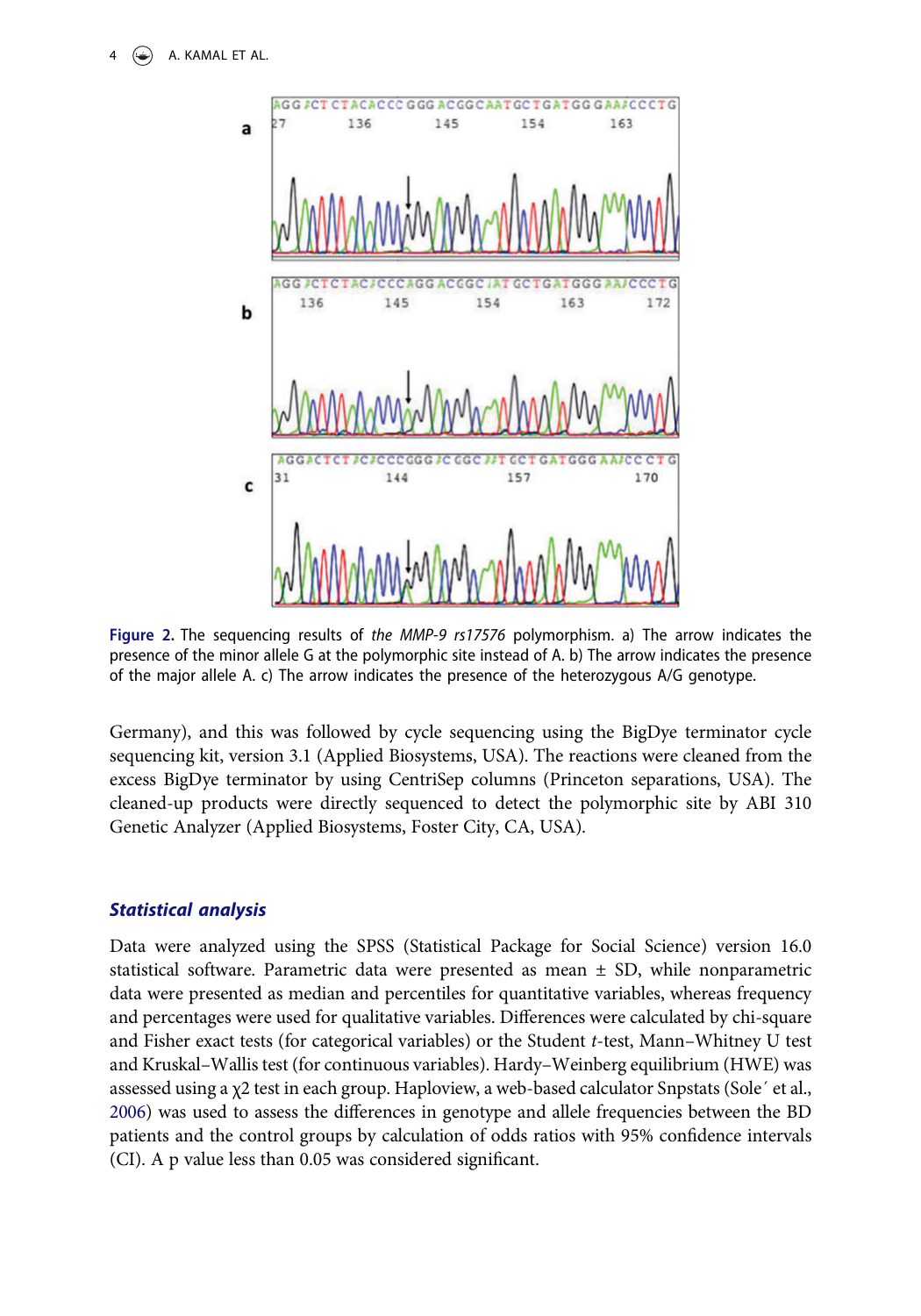|                  | Healthy controls ( $n = 100$ ) | BD patients ( $n = 100$ ) | OR (95% CI)          | p value |
|------------------|--------------------------------|---------------------------|----------------------|---------|
|                  | n(%)                           | n(%)                      |                      |         |
| A/A              | 59 (59%)                       | 47 (47%)                  | 1.00                 |         |
| A/G              | 40 (40%)                       | 45 (45%)                  | $1.41(0.80 - 2.50)$  | 0.237   |
| G/G              | $1(1\%)$                       | 8(8%)                     | 10.04 (1.21-83.15)   | 0.013   |
| A/A              | 59 (59%)                       | 47 (47%)                  | 1.00                 | 0.089   |
| $A/G-G/G$        | 41 (41%)                       | 53 (53%)                  | $1.62(0.93 - 2.84)$  |         |
| $A/A - A/G$      | 99 (99%)                       | 92 (92%)                  | 1.00                 | 0.011   |
| G/G              | $1(1\%)$                       | 8(8%)                     | $8.61(1.06 - 70.17)$ |         |
| A allele (major) | 158 (79.0)                     | 139 (70.0)                | 1.00                 | 0.03    |
| G allele (minor) | 42 (21.0)                      | 61(30.0)                  | $1.65(1.05-2.60)$    |         |

<span id="page-5-0"></span>Table 2. The genotype and allele frequencies of MMP-9 rs17576 gene polymorphism in the BD and healthy control groups.

BD, Behçet's disease.

<span id="page-5-1"></span>Table 3. Distribution of MMP-9 rs17576 genotypes in BD patients as regards different clinical data.

|                          | MMP-9 genotype, n (%) |           |                     |         |
|--------------------------|-----------------------|-----------|---------------------|---------|
|                          | $A/G-G/G$             | A/A       | OR (95% CI)         | p value |
| Oral ulcers              | 49 (92.5)             | 45 (95.7) | $0.54(0.09 - 3.12)$ | 0.489   |
| Genital ulcers           | 46 (86.8)             | 37 (78.7) | $1.78(0.62 - 5.2)$  | 0.284   |
| Skin lesions             | 25(47.2)              | 18 (38.3) | $1.44(0.65-3.2)$    | 0.371   |
| Arthritis                | 14 (26.4)             | 8(17.0)   | $1.75(0.66 - 4.6)$  | 0.258   |
| <b>Uveitis</b>           | 32(60.4)              | 37 (78.7) | $0.42(0.17-1.0)$    | 0.05    |
| Vascular involvement     | 14 (26.4)             | 17 (36.2) | $0.63$ $(0.27-1.5)$ | 0.292   |
| Neurological involvement | 8(15.1)               | 14 (29.8) | $0.42(0.16-1.1)$    | 0.077   |
| Chest involvement        | 6(11.3)               | 9(19.1)   | $0.54(0.18-1.6)$    | 0.274   |
| GIT involvement          | 9(17.0)               | 6(12.8)   | $1.4(0.46-4.3)$     | 0.556   |

GIT, Gastrointestinal tract.

# Results

The MMP-9 rs17576 SNP was genotyped in 100 BD patients and 100 normal controls. The genotypes and allele distribution did not deviate from HWE in both the BD patients and the control groups. Our results showed that a significant difference was found between BD patients and normal controls concerning that the *MMP-9 rs17576* genotypes frequency, the frequency of the GG genotype and G allele in BD patients were significantly higher than that in normal controls ( $p = 0.011$ , OR 8.61;  $p = 0.03$ , OR 1.65, respectively) [\(Table 2\)](#page-5-0). We further studied the association of MMP-9 rs17576 SNP with the clinical findings of BD including genital ulcers, skin lesions, arthritis, ocular, vascular and neurological manifestations. Our study did not find a significant association with any of these disease parameters [\(Table 3](#page-5-1)).

#### **Discussion**

Behçet's disease (BD) is an inflammatory disorder with multiple organs involvement. Its exact etiology is unknown, but an autoimmune pathogenesis has been strongly suggested. Genetic predisposition and immune dysregulation involving T and B cells contribute to BD pathogenesis (Durrani et al., [2011\)](#page-8-0).

Metalloprotease family is zinc-dependent endoproteinases that are categorized into multiple groups according to their substrate specificity. This family includes gelatinase A (72-kDa gelatinase; MMP-2), gelatinase B (92-kDa gelatinase; (MMP-9) (The largest member of this family) and macrophage elastase (MMP-12) (Corbel et al., [2002\)](#page-8-10).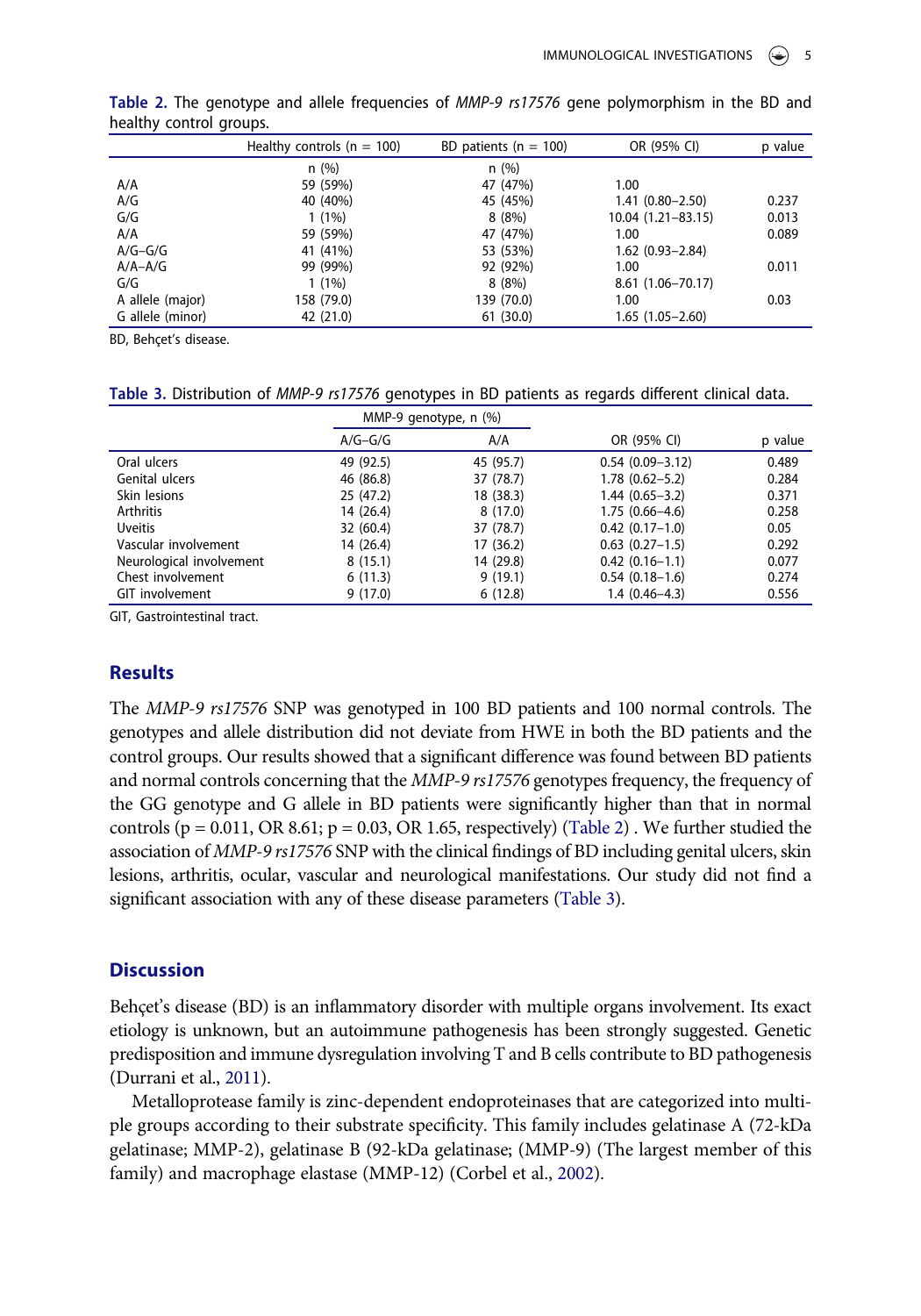#### $6 \quad (*)$  A. KAMAL ET AL.

The MMP family proteins contribute in degradation of the extracellular matrix in both normal physiological processes like embryonic development, tissue remodeling and reproduction as well as in pathological conditions like arthritis and metastasis (Nagase et al., 1999).

MMP-9 appears to be a regulatory factor in neutrophil migration across the basement membrane (Delclaux et al., [1996](#page-8-11)) and involved in leukocyte trafficking cells in BD (Campbell et al., [1999\)](#page-7-3). In addition to neutrophil migration, MMP-9 has several important functions, such as extracellular matrix degradation, cleavage of several chemokines and activation of IL-1 $\beta$ (Opdenakker et al., [2001](#page-8-12)).

Human MMP-9 plays a role in many inflammatory diseases, including BD (Park et al., [2012\)](#page-8-13); it was found to be expressed by macrophages located at the site of tissue damage in BD like in aortic aneurysms (Pyo et al., [2000](#page-8-14)) and in cerebrospinal fluids of neuro-BD patients (Hamzaoui et al., [2009](#page-8-15)). After declaring its role in pathogenesis, MMP-9 was found to be an activity indicator in BD (Pay et al., [2007\)](#page-8-16).

A study on Egyptian patients reported that MMP-9 serum level was significantly higher in BD patients with vascular, skin, neurological and ocular lesions. Also, the authors reported a significant positive correlation between MMP-9 serum level and BD activity (Ganeb et al., [2012\)](#page-8-17)

MMP-9 activity is regulated at its gene expression level and post-transcriptionally (Vandooren et al., [2013\)](#page-9-5). The postulation that MMP-9 gene variations could be involved in BD development has led to exploring a number of MMP-9 gene polymorphisms in BD. MMP-9 rs17576 A/G polymorphism was found to be associated with variable diseases like cancer (Hu et al., [2005\)](#page-8-18), Henoch-Schonlein purpura (Park et al., [2006\)](#page-8-19), and internal carotid artery bulb (Abilleira et al., [2007\)](#page-7-4).

Although several studies have suggested the significant role of MMP-9 in inflammatory conditions, yet there is a paucity of data and published studies regarding the role of MMP-9 rs17576 A/G SNP with respect to BD. Only one Tunisian study, according to our knowledge, has investigated the association of MMP-9 rs17576 A/G gene polymorphisms with BD (Naouali et al., [2015](#page-8-8)). So, confirmation studies conducted in other populations are required to explore such an association.

In our work, the MMP-9 rs17576 SNP was genotyped in 100 Egyptian BD patients and in another 100 concordant normal controls. To our knowledge, it is the first study investigating MMP-9 gene polymorphism in Egyptian BD patients

In our study, we found a significant difference between BD patients and normal controls as regards the MMP-9 rs17576 genotypes and allele frequency. The MMP-9 rs17576 GG genotype and G allele were more frequent in BD patients ( $p = 0.011$ ,  $p = 0.03$ , respectively) than in the involved normal personnel.

In our examined subjects, the mere presence of the MMP-9 rs17576 G allele carried a 1.65 fold risk of development of BD. Furthermore; the MMP-9 rs17576 G/G genotype carriers had 8.61 times risk of BD development than A/G, and A/A genotypes.

A near similar result was reported for the MMP-9 rs17576 A/G polymorphism in a group of Arabic BD patients in Tunisia (Naouali et al., [2015](#page-8-8)) where, the authors found a significant association between the G allele and increased BD risk (OR =  $6.24$ , p <  $0.0001$ ).

In this study, we further analyzed the association of the MMP-9 rs17576 gene polymorphism with the clinical features of BD. However, we did not find a significant association with any of them. This goes hand in hand with the results of Naouali et al. [\(2015](#page-8-8)) study on Tunisian patients.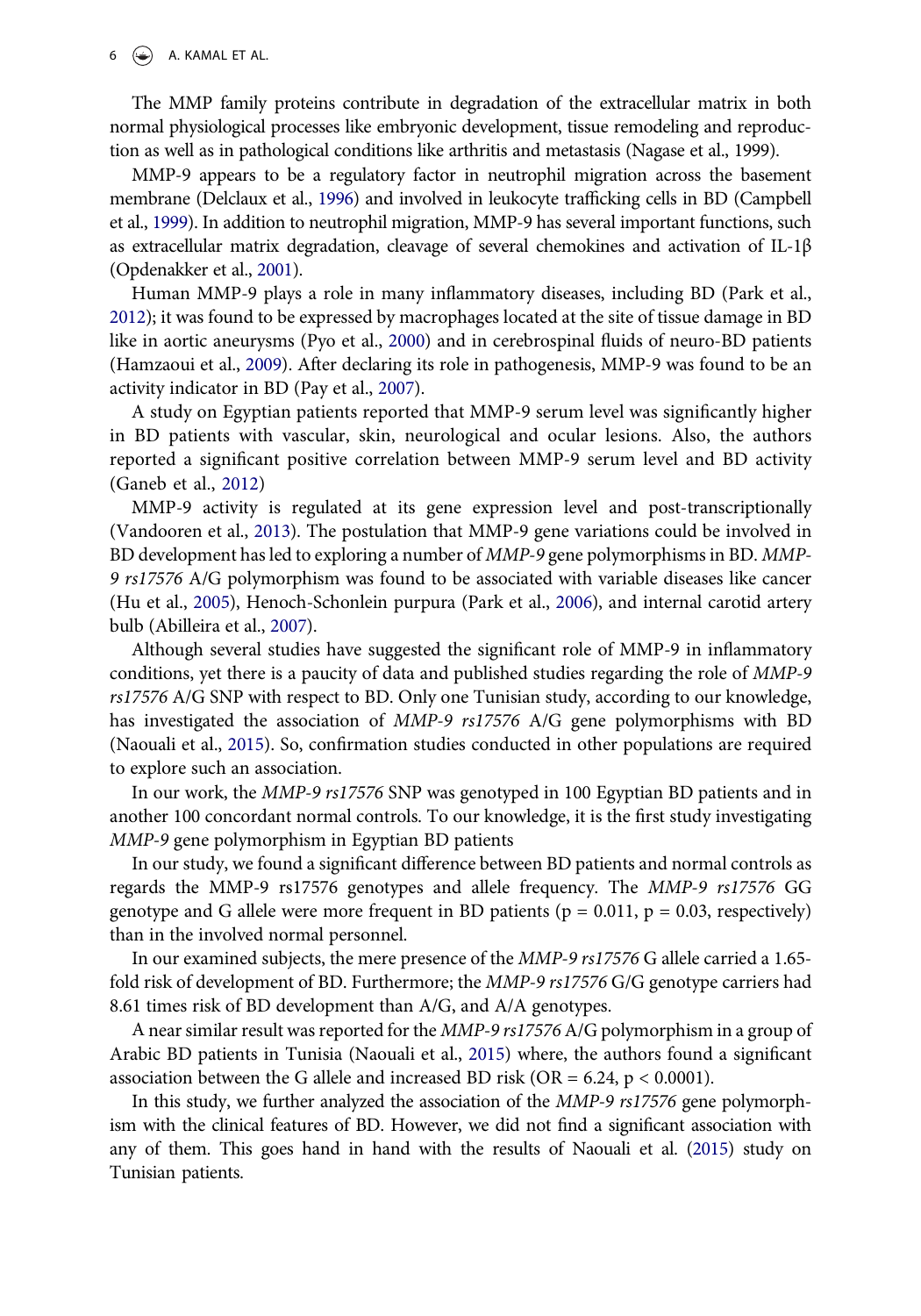The MMP-9 enzyme consists of three common domains: the pro-peptide domain, hemopexin-like c-terminal domain and the catalytic domain (Active site) (Massova et al., [1997](#page-8-20)). The MMP-9 rs17576 A/G polymorphism was reported to be located in the catalytic domain which enhances substrate binding (Allan et al., [1995](#page-7-5); O'Farrell et al., 2000). The presence of this polymorphism at that active location might explain its association with an increased risk of development of BD, and its presumed role in the pathogenesis process in BD by enhancing substrate binding leading to excess matrix degradation and neutrophil migration to the damaged tissues.

# Conclusion

The MMP-9 rs17576 GG genotype and G allele were more significantly frequent in our BD patients than controls. The MMP-9 rs17576 GG genotype carriers had 8.61 times risk of BD development than A/G, A/A genotypes. However, *MMP-9 rs17576* polymorphism had no specific association with any of the clinical findings of BD. Further larger studies are needed to confirm such results and to validate the association between MMP-9 rs17576 polymorphism and risk of BD development.

#### Conflicts of interest

The authors declare that they have no conflict of interest.

#### Ethical approval

All procedures performed in studies involving human participants were in accordance with the ethical standards of the institutional and/or national research committee and with the 1964 Helsinki declaration and its later amendments or comparable ethical standards.

# Informed consent

Informed consent was obtained from all individual participants included in the study.

# **References**

- <span id="page-7-4"></span>Abilleira S, Sitzer M, Markus HS, Bevan S. 2007. Polymorphisms in MMP family andTIMP genes and carotid artery intima-media thickness Christine Armstrong. Stroke, 38, 2895–9.
- <span id="page-7-0"></span>Aksoy Y, Ercan A, Dalmizrak O, et al. 2011. The determination of matrix metalloproteinase 9 activity and gene expression levels in Behcet's disease patients with aneurysmal complications. Clin Rheumatol, 30, 515–19.
- <span id="page-7-5"></span>Allan JA, Docherty AJ, Barker PJ, et al. 1995. Binding of gelatinases A and B to type-I collagen and other matrix components. Biochem J, 309, 299–306.
- <span id="page-7-2"></span>Belo VA, Souza-Costa DC, Luizon MR, et al. 2012. Matrix metalloproteinase-9 genetic variations affect MMP-9 levels in obese children. Int J Obesity, 36(1),69–75.
- <span id="page-7-3"></span>Campbell IL, Pagenstecher A. 1999. Matrix metalloproteinases and their inhibitors in the nervous system: the good, the bad and the enigmatic, Trends Neurosci, 22, 285–7.
- <span id="page-7-1"></span>Cantarini L, Lopalco G, Caso F, et al. 2015. Effectiveness and tuberculosis-related safety profile of interleukin-1 blocking agents in the management of Behçet's disease, Autoimmunity Rev, 14, 1–9.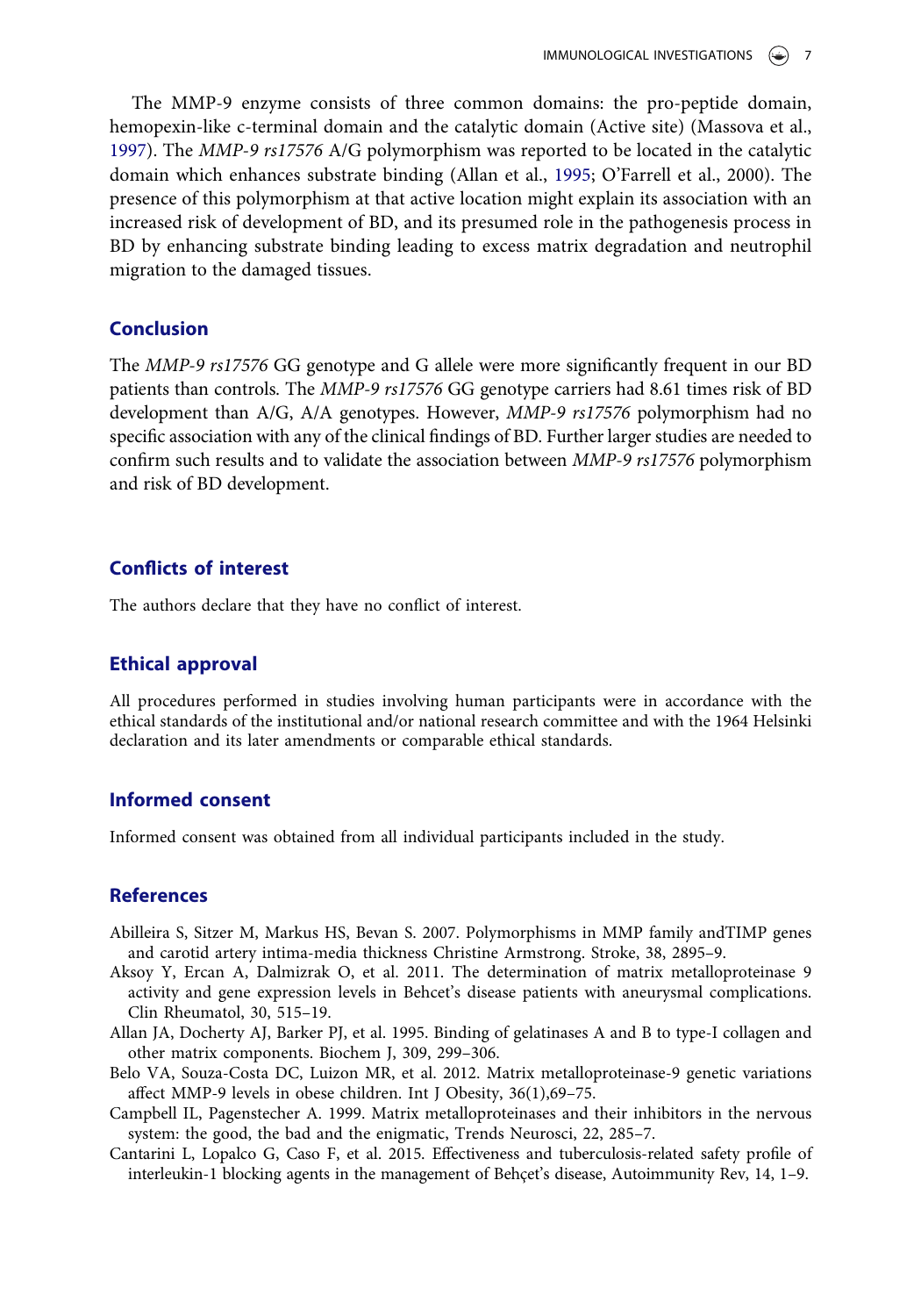$8 \leftrightarrow$  A. KAMAL ET AL.

- <span id="page-8-7"></span>Chiang TY, Shyu LY, Tsao TC, et al. 2012. Elevated plasma matrix metalloproteinase-9 protein and its gene polymorphism in patients with community-acquired pneumonia. Clin Chem Lab Med, 50(3),449–54.
- <span id="page-8-1"></span>Choke E, Thompson MM, Dawson J, et al. 2006. Abdominal aortic aneurysm rupture is associated with increased medial neovascularization and overexpression of proangiogenic cytokines. Arterioscler Thromb Vasc Biol, 26, 2077–82.
- <span id="page-8-10"></span>Corbel M, Belleguic C, Boichot E, Lagente V. 2002. Involvement of gelatinases (MMP-2 and MMP-9) in the development of airway infl ammation and pulmonary fi brosis. Cell Biol Toxicol, 18, 51–61.
- <span id="page-8-9"></span>Davatchi F, Assaad-Khalil S, Calamia K, et al. 2014. The International criteria for Behçet's disease (ICBD): A collaborative study of 27 countries on the sensitivity and specificity of the new criteria. J Eur Acad Dermatol Venereol, 28, 338–47.
- <span id="page-8-11"></span>Delclaux C, Delacourt C, D'Ortho MP, et al. 1996. Role of gelatinase B and elastase in human polymorphonuclear neutrophil migration across basement membrane. Am J Respir Cell Mol Biol, 14(3),288–95.
- <span id="page-8-0"></span>Durrani O, Banahan K, Sheedy FJ, et al. 2011. TIRAP Ser180Leu polymorphism is associated with Behcet's disease. Rheumatology (Oxford), 50, 1760–5.
- <span id="page-8-4"></span>Elmore JR, Keister BF, Franklin DP, et al. 1998. Expression of matrix metalloproteinases and TIMPs in human abdominal aortic aneurysms. Ann Vasc Surg, 12, 221–8.
- <span id="page-8-3"></span>Fanjul-Fernandez M, Folgueras AR, Cabrera S, et al. 2010. Matrix metalloproteinases: evolution, gene regulation and functional analysis in mouse models. Biochim Biophys Acta, 1803, 3–19.
- <span id="page-8-17"></span>Ganeb SS, Kamal HM, Fayed AA. 2012. Pathogenetic role of matrix Metalloproteinase-2 and Matrixmetalloproteinase-9 in Behcet's disease. Life Sci J, 9(3), 706–712.
- <span id="page-8-15"></span>Hamzaoui K, Maitre B, Hamzaoui A. 2009. Elevated levels of MMP-9 and TIMP-1in the cerebrospinal fluid of neuro-BD. Clin Exp Rheumatol, 27, S52–7.
- <span id="page-8-18"></span>Hu Z, Huo X, Lu D. 2005. Functional polymorphisms of matrix metalloproteinase-9 are associated with risk of occurrence and metastasis of lung cancer. Clin CancerRes, 11:5433–9.
- <span id="page-8-5"></span>Johnson LL, Dyer R, Hupe DJ. 1998. Matrix metalloproteinases. Curr Opin Chem Biol, 2, 466–71.
- <span id="page-8-6"></span>Lee YJ, Kang SW, Baek HJ, et al. 2010. Association between matrix metalloproteinase 9 promoter polymorphisms and Behc¸et's disease. Hum Immunol, 71, 717–22.
- <span id="page-8-2"></span>Lo¨ffek S, Schilling O, Franzke C. 2011. Biological role of matrix metalloproteinases: a critical balance. Eur Respir J, 38, 191–208.
- <span id="page-8-20"></span>Massova I, Fridman R, Mobashery S. 1997. Structural insight into the catalytic domains of human matrix metalloprotease-2 and human matrix metalloprotease-9: implications for substrate specificities. J Mol Mod, 3, 17–30.
- Nagase H, Woessner JF. 1999. Matrix metalloproteinases. J Biol Chem, 274(31),21491–4.
- <span id="page-8-8"></span>Naouali A, Kaabachi W, Tizaoui K, et al. 2015. Association of MMP-9 gene polymorphisms with Behçet's disease risk. Immunol Lett, 164(1),18–24.
- O'Farrell TJ, Pourmotabbed T. 2000. Identification of structural elements importantfor matrix metalloproteinase type V collagenolytic activity as revealed bychimeric enzymes. Role of fibronectin-like domain and active site of gelatinaseB. J Biol Chem, 275, 27964–72.
- <span id="page-8-12"></span>Opdenakker G, Van den Steen PE, Dubois B, et al. 2001. MMP-9 functions as regulator and effector in leukocyte biology. J Leukocyte Biol, 69(6),851–9.
- <span id="page-8-13"></span>Park KS, Min Y, Park SR, et al. 2012. Matrixmetalloproteinase-2, -9, -12, and tissue inhibitor of metalloproteinase 2 genepolymorphisms and cutaneous expressions in patients with BD. Tissue Antigens, 79, 333–9.
- <span id="page-8-19"></span>Park YW, Park JJ, Lee JB, Lee SS. 2006. Development of Henoch–Schonlein purpura in a patient with Behcet's disease presenting with recurrent deep vein thrombosis. Clin Exp Rheumatol, 25(4 Suppl 45), S96–8.
- <span id="page-8-16"></span>Pay S, Abbasov T, Erdem H, et al. 2007. Serum MMP-2and MMP-9 in patients with BD: do their higher levels corre-late to vasculo-BD associated with aneurysm formation. Clin ExpRheumatol, 25, S70.
- <span id="page-8-14"></span>Pyo R, Lee JK, Shipley JM, et al. 2000. Targeted gene disruption of matrix metalloproteinase-9 (gelatinase B) suppresses development of experimental abdominal aortic aneurysms. J Clin Invest, 105(11),1641–9.